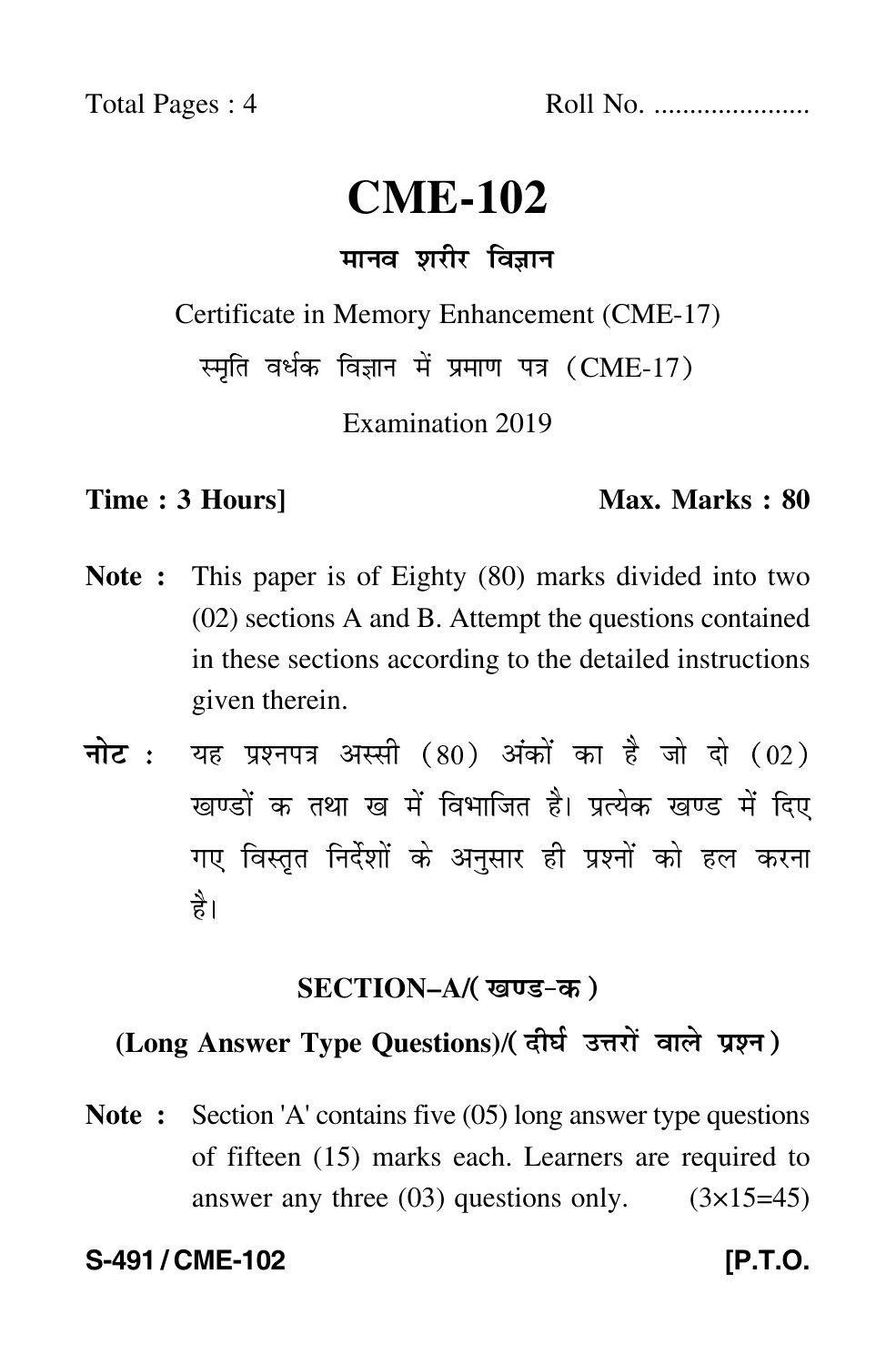- नोट : खण्ड 'क' में पाँच (05) दीर्घ उत्तरों वाले प्रश्न दिये गये हैं, प्रत्येक प्रश्न के लिए पन्द्रह (15) अंक निर्धारित हैं। शिक्षार्थियों को इनमें से केवल तीन प्रश्नों के उत्तर देना हैं।
- Explain the structure of Human Body.  $1.$ मानव शरीर की संरचना का वर्णन करें।
- Explain the Anatomy and Physiology of Respiratory system.  $2.$ श्वसन तन्त्र की रचना व क्रियाविधि का वर्णन करें।
- Explain the structure and functions of Heart. 3. हृदय की संरचना व कार्यो का वर्णन करें।
- Write an essay on Endocrine System.  $\mathbf{4}$ अन्त: स्रावी ग्रन्थियो पर एक निबन्ध लिखें।
- Explain the structure of Diagestive System. 5. पाचन तन्त्र की रचना का वर्णन करें।

## SECTION-B/(खण्ड-ख) (Short Answer Type Questions)/(लघ उत्तरों वाले प्रश्न)

Note: Section 'B' contains eight (08) short answer type questions of seven (07) marks each. Learners are required to answer any five (05) questions only.

 $(5x7=35)$ 

#### S-491/CME-102  $121$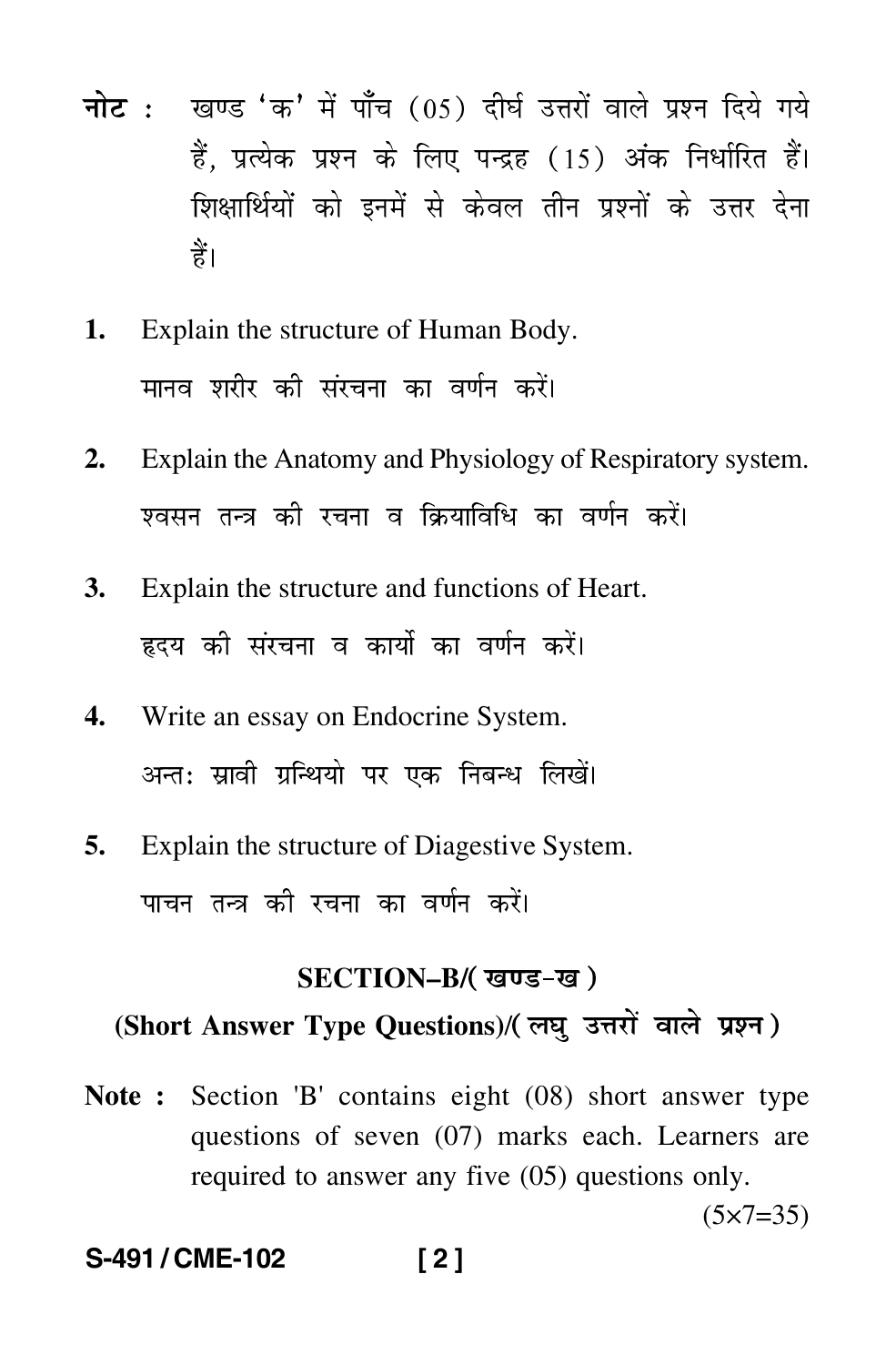- नोट : खण्ड 'ख' में आठ (08) लघु उत्तरों वाले प्रश्न दिये गये हैं, प्रत्येक प्रश्न के लिए सात (07) अंक निर्धारित हैं। शिक्षार्थियों को इनमें से केवल पाँच (05) प्रश्नों के उत्तर देने हैं।
- $\mathbf{1}$ . Functions of Blood.

रक्त के कार्य।

 $2.$ Structure of Stomach.

आमाशय की संरचना।

3. Functions of Liver.

यकत के कार्य।

 $\mathbf{A}$ . Functions of Small Intestine.

छोटी आँत के कार्य।

Immune system. 5.

प्रतिरक्षा प्रणाली।

Structure of eyes. 6.

आँख की संरचना।

#### S-491/CME-102  $131$

[P.T.O.